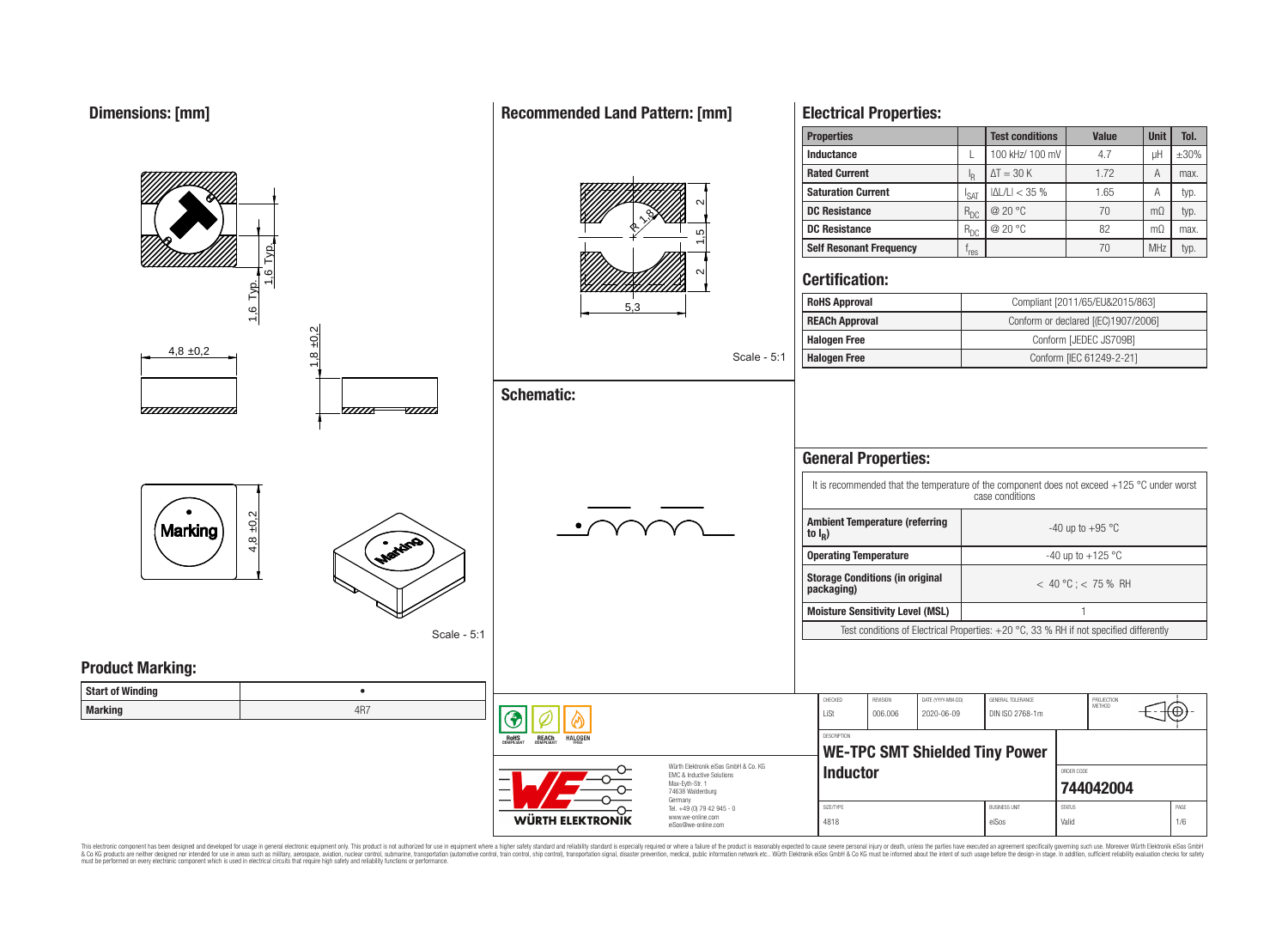

This electronic component has been designed and developed for usage in general electronic equipment only. This product is not authorized for subserved requipment where a higher selection equipment where a higher selection

## **Typical Inductance vs. Current Characteristics:**

**Typical Impedance Characteristics:**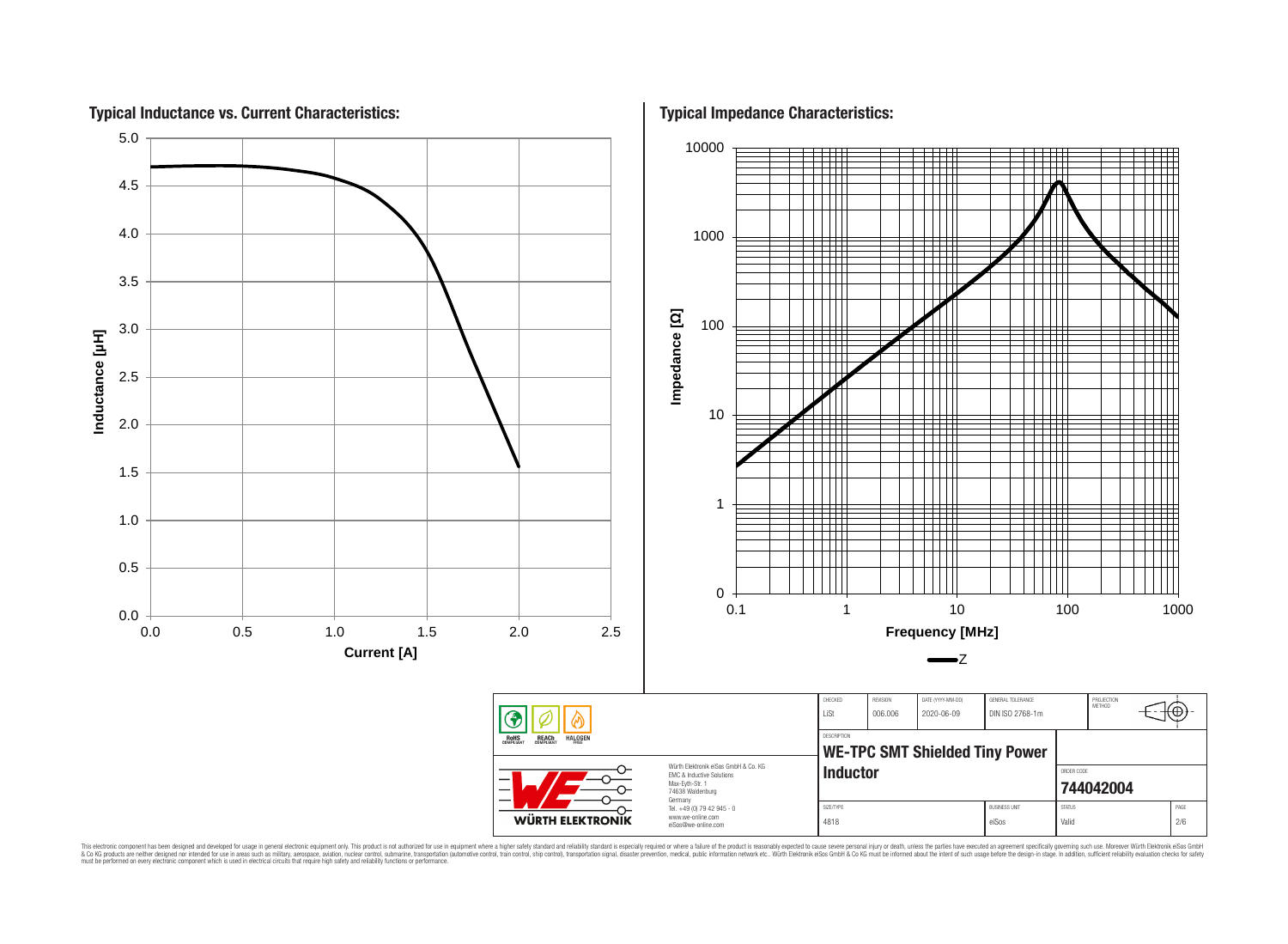## **Packaging Specification - Tape and Reel: [mm]**

## **Packaging Specification - Reel: [mm]**



This electronic component has been designed and developed for usage in general electronic equipment only. This product is not authorized for use in equipment where a higher safely standard and reliability standard si espec & Ook product a label and the membed of the seasuch as marked and as which such a membed and the such assume that income in the seasuch and the simulation and the such assume that include to the such a membed and the such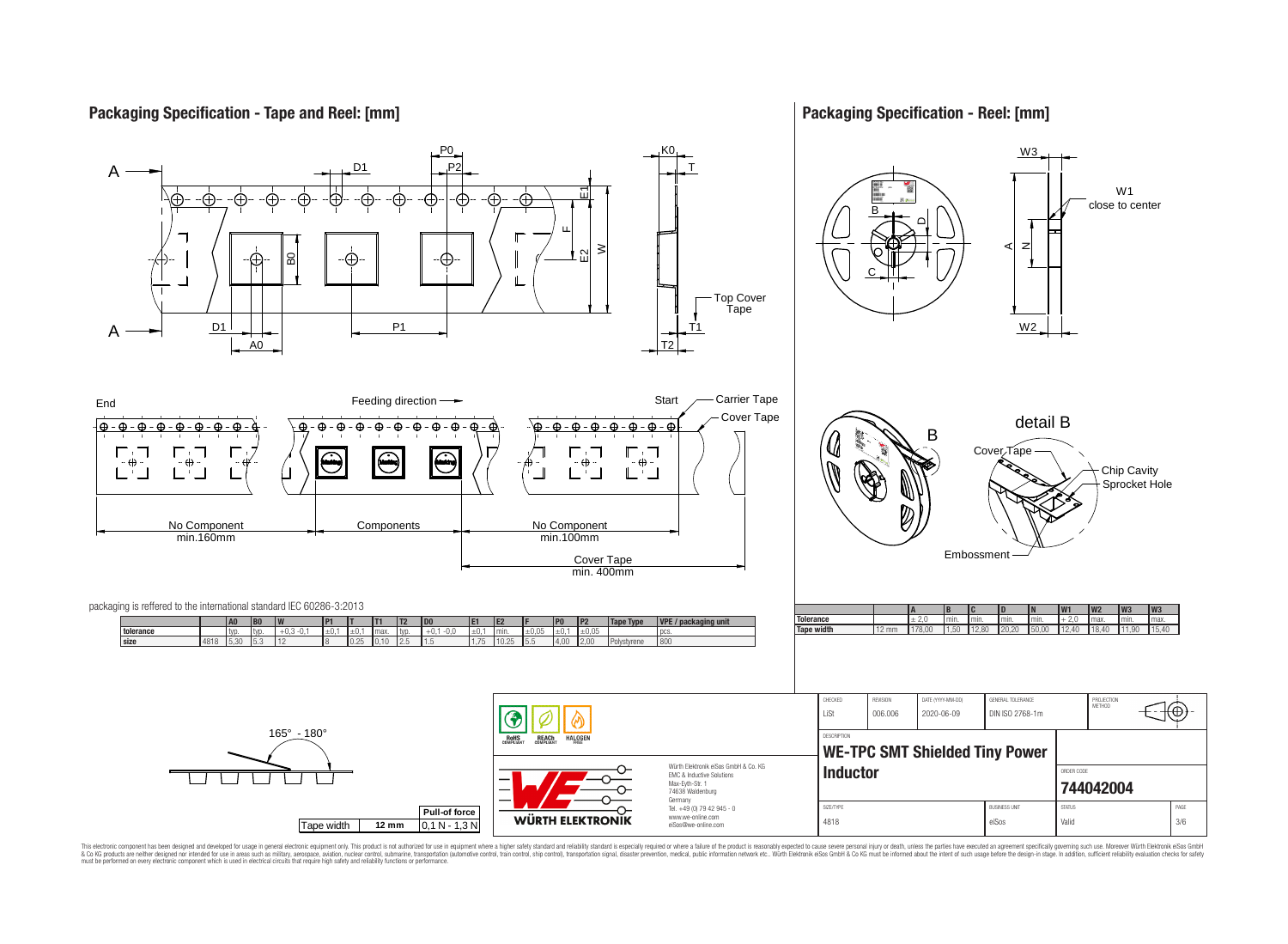## **Classification Reflow Profile for SMT components:**



## **Classification Reflow Soldering Profile:**

| <b>Profile Feature</b>                             |                    | <b>Value</b>                                    |
|----------------------------------------------------|--------------------|-------------------------------------------------|
| <b>Preheat Temperature Min</b>                     | 's min             | 150 °C                                          |
| <b>Preheat Temperature Max</b>                     | <sup>I</sup> s max | 200 °C                                          |
| Preheat Time $t_s$ from $T_{s,min}$ to $T_{s,max}$ | $t_{s}$            | $60 - 120$ seconds                              |
| Ramp-up Rate $(T_1$ to $T_p$ )                     |                    | $3^{\circ}$ C/ second max.                      |
| <b>Liquidous Temperature</b>                       | Ъ.                 | 217 °C                                          |
| Time t, maintained above T,                        | Ţ.                 | 60 - 150 seconds                                |
| Peak package body temperature                      | $T_{p}$            | $T_n \leq T_c$ , see Table below                |
| Time within 5°C of actual peak<br>temperature      | $t_{p}$            | 20-30 seconds, except Tp 260°C at tp 10 seconds |
| Ramp-down Rate $(T_P$ to $T_I$ )                   |                    | $6^{\circ}$ C/ second max.                      |
| Time 25°C to peak temperature                      |                    | 8 minutes max.                                  |

refer to IPC/ JEDEC J-STD-020E

# **Package Classification Reflow Temperature (T<sup>c</sup> ):**

| <b>Properties</b>                                                    | Volume mm <sup>3</sup><br>$350$ | Volume mm <sup>3</sup><br>350-2000 | Volume mm <sup>3</sup><br>>2000 |
|----------------------------------------------------------------------|---------------------------------|------------------------------------|---------------------------------|
| <b>PB-Free Assembly   Package Thickness</b><br>$< 1.6$ mm            | 260 °C                          | 260 °C                             | 260 °C                          |
| <b>PB-Free Assembly   Package Thickness  </b><br>$1.6$ mm $- 2.5$ mm | 260 °C                          | 250 °C                             | 245 °C                          |
| <b>PB-Free Assembly   Package Thickness  </b><br>$\geq$ 2.5 mm       | 250 °C                          | 245 °C                             | 245 °C                          |

refer to IPC/ JEDEC J-STD-020E

| 灬 |                                                                    |                                                                                                                                | CHECKED<br>LiSt                                             | <b>REVISION</b><br>006.006 | DATE (YYYY-MM-DD)<br>2020-06-09 | GENERAL TOLERANCE<br>DIN ISO 2768-1m |                        | PROJECTION<br><b>METHOD</b> | ιτΨ         |
|---|--------------------------------------------------------------------|--------------------------------------------------------------------------------------------------------------------------------|-------------------------------------------------------------|----------------------------|---------------------------------|--------------------------------------|------------------------|-----------------------------|-------------|
|   | <b>REACH</b><br>COMPLIANT<br><b>HALOGEN</b><br><b>ROHS</b><br>FRFF |                                                                                                                                | <b>DESCRIPTION</b><br><b>WE-TPC SMT Shielded Tiny Power</b> |                            |                                 |                                      |                        |                             |             |
|   | $\overline{\phantom{0}}$<br>$\overline{\phantom{0}}$               | Würth Flektronik eiSos GmbH & Co. KG<br><b>EMC &amp; Inductive Solutions</b><br>Max-Evth-Str. 1<br>74638 Waldenburg<br>Germany | <b>Inductor</b>                                             |                            |                                 |                                      | ORDER CODE             | 744042004                   |             |
|   | <b>WÜRTH ELEKTRONIK</b>                                            | Tel. +49 (0) 79 42 945 - 0<br>www.we-online.com<br>eiSos@we-online.com                                                         | SIZE/TYPE<br>4818                                           |                            |                                 | <b>BUSINESS UNIT</b><br>eiSos        | <b>STATUS</b><br>Valid |                             | PAGE<br>4/6 |

This electronic component has been designed and developed for usage in general electronic equipment only. This product is not authorized for subserved requipment where a higher selection equipment where a higher selection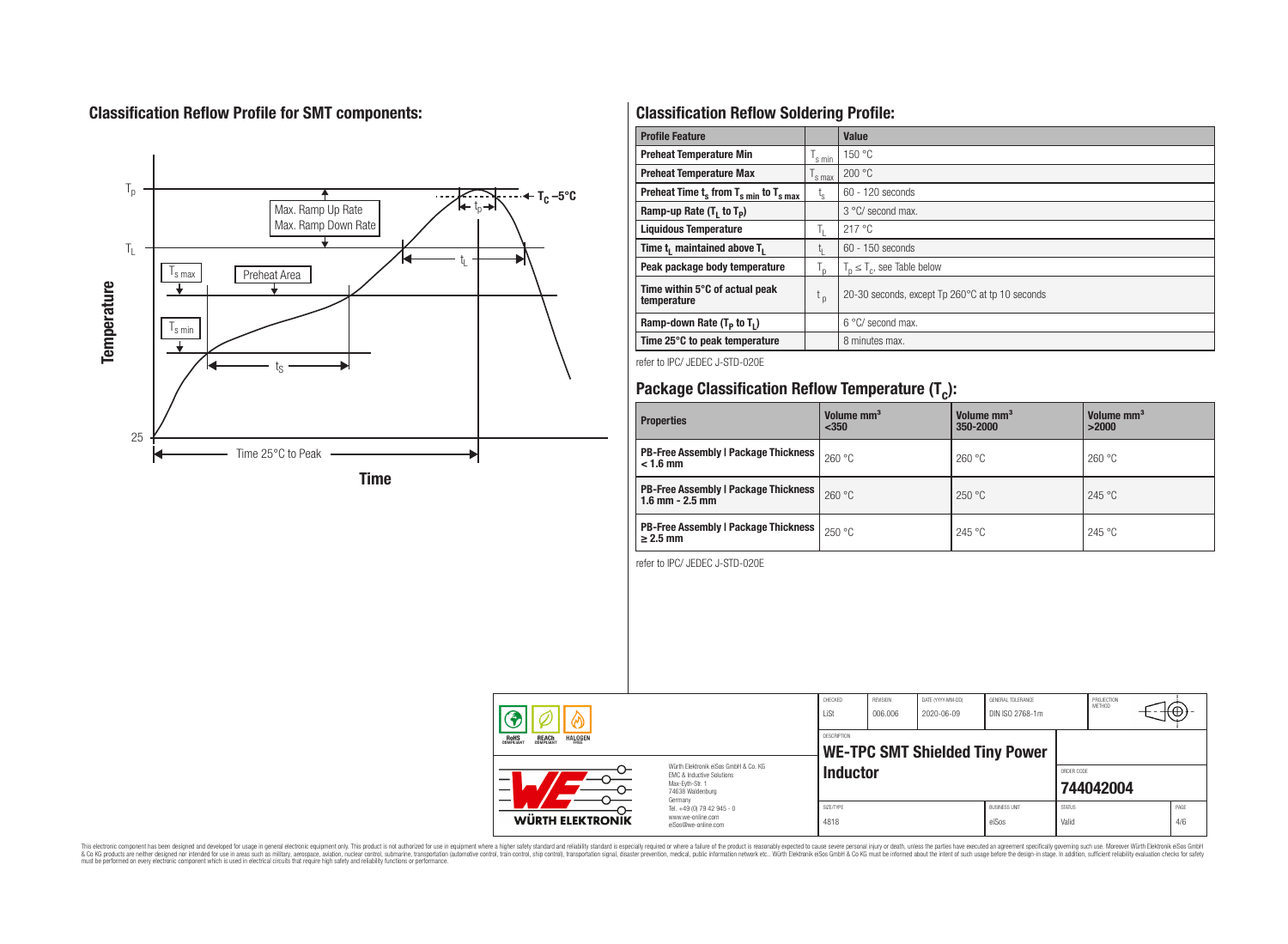## **Cautions and Warnings:**

## **The following conditions apply to all goods within the product series of WE-TPC ofWürth Elektronik eiSos GmbH & Co. KG:**

#### **General:**

- This electronic component is designed and manufactured for use in general electronic equipment.
- Würth Elektronik must be asked for written approval (following the PPAP procedure) before incorporating the components into any equipment in fields such as military, aerospace, aviation, nuclear control, submarine, transportation (automotive control, train control, ship control), transportation signal, disaster prevention, medical, public information network etc. where higher safety and reliability are especially required and/or if there is the possibility of direct damage or human injury.
- Electronic components that will be used in safety-critical or high-reliability applications, should be pre-evaluated by the customer.
- The component is designed and manufactured to be used within the datasheet specified values. If the usage and operation conditions specified in the datasheet are not met, the wire insulation may be damaged or dissolved.
- Do not drop or impact the components, the component may be damaged.
- Würth Elektronik products are qualified according to international standards, which are listed in each product reliability report. Würth Elektronik does not warrant any customer qualified product characteristics beyond Würth Elektroniks' specifications, for its validity and sustainability over time.
- The responsibility for the applicability of the customer specific products and use in a particular customer design is always within the authority of the customer. All technical specifications for standard products also apply to customer specific products.

### **Product specific:**

#### **Soldering**

- The solder profile must comply with the technical product specifications. All other profiles will void the warranty.
- All other soldering methods are at the customers' own risk.
- Strong forces which may affect the coplanarity of the components' electrical connection with the PCB (i.e. pins), can damage the part, resulting in avoid of the warranty.

### **Cleaning and Washing:**

- Washing agents used during the production to clean the customer application might damage or change the characteristics of the wire insulation, marking or plating. Washing agents may have a negative effect on the long-term functionality of the product.
- Using a brush during the cleaning process may break the wire due to its small diameter. Therefore, we do not recommend using a brush during the PCB cleaning process.

#### **Potting**

• If the product is potted in the customer application, the potting material might shrink or expand during and after hardening. Shrinking could lead to an incomplete seal, allowing contaminants into the core. Expansion could damage the component. We recommend a manual inspection after potting to avoid these effects.

#### **Storage Conditions:**

- A storage of Würth Elektronik products for longer than 12 months is not recommended. Within other effects, the terminals may suffer degradation, resulting in bad solderability. Therefore, all products shall be used within the period of 12 months based on the day of shipment.
- Do not expose the components to direct sunlight.
- The storage conditions in the original packaging are defined according to DIN EN 61760-2.
- The storage conditions stated in the original packaging apply to the storage time and not to the transportation time of the components.

#### **Handling**

- Violation of the technical product specifications such as exceeding the nominal rated current will void the warranty.
- Applying currents with audio-frequency signals may result in audible noise due to the magnetostrictive material properties.

These cautions and warnings comply with the state of the scientific and technical knowledge and are believed to be accurate and reliable. However, no responsibility is assumed for inaccuracies or incompleteness.

| B                                                                |                                                                                                                                                                                               | CHECKED<br>LiSt                                             | REVISION<br>006.006 | DATE (YYYY-MM-DD)<br>2020-06-09 | GENERAL TOLERANCE<br>DIN ISO 2768-1m |                        | PROJECTION<br>METHOD | €Θ          |
|------------------------------------------------------------------|-----------------------------------------------------------------------------------------------------------------------------------------------------------------------------------------------|-------------------------------------------------------------|---------------------|---------------------------------|--------------------------------------|------------------------|----------------------|-------------|
| <b>HALOGEN</b><br><b>REACH</b><br>COMPLIANT<br>ROHS<br>COMPLIANT |                                                                                                                                                                                               | <b>DESCRIPTION</b><br><b>WE-TPC SMT Shielded Tiny Power</b> |                     |                                 |                                      |                        |                      |             |
| –<br>$\overline{\phantom{0}}$                                    | Würth Elektronik eiSos GmbH & Co. KG<br>EMC & Inductive Solutions<br>Max-Eyth-Str. 1<br>74638 Waldenburg<br>Germany<br>Tel. +49 (0) 79 42 945 - 0<br>www.we-online.com<br>eiSos@we-online.com | <b>Inductor</b>                                             |                     |                                 |                                      | ORDER CODE             | 744042004            |             |
| WÜRTH ELEKTRONIK                                                 |                                                                                                                                                                                               | SIZE/TYPE<br>4818                                           |                     |                                 | <b>BUSINESS UNIT</b><br>eiSos        | <b>STATUS</b><br>Valid |                      | PAGE<br>5/6 |

This electronic component has been designed and developed for usage in general electronic equipment only. This product is not authorized for use in equipment where a higher safety standard and reliability standard si espec & Ook product a label and the membed of the seasuch as marked and as which such a membed and the such assume that income in the seasuch and the simulation and the such assume that include to the such a membed and the such